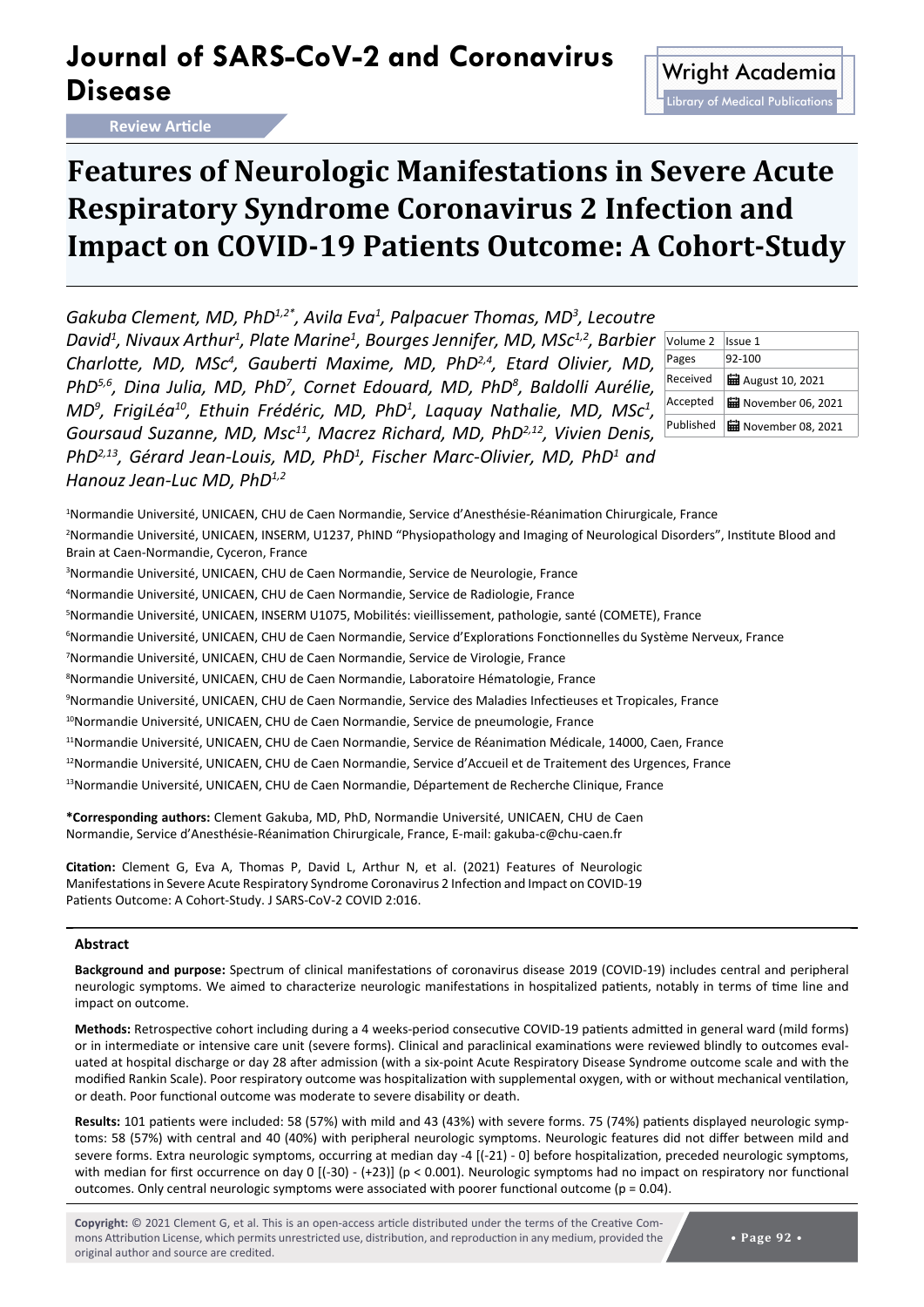**Conclusion:** Neurologic manifestations seem to be a common feature in COVID-19 hospitalized patients. Most frequently, neurologic symptoms come after extra neurologic symptoms and have no impact on respiratory outcome. However, central neurologic symptoms may be associated with poorer functional outcome.

#### **Keywords**

COVID-19, Nervous system, Clinical manifestations, Prognosis

### **Introduction**

In December 2019, a pneumonia associated with severe acute respiratory syndrome coronavirus 2 (SARS-CoV-2) emerged in Wuhan, China [[1](#page-7-2)]. In January 2020, the first case in Europe was confirmed in France, and later on, Europe became in March 2020, the epicenter of the Coronavirus Disease 2019 (COVID-19) pandemic. Attention was initially paid to respiratory symptoms of this new disease [[2](#page-7-3)-[5](#page-7-4)], but thereafter, neurologic manifestations were pointed out in few reports, especially because coronaviruses (CoVs) are known to have neurotropic and neuroinvasive properties [[6](#page-7-5)]. However, these investigations were restricted to subpopulations of COVID-19 patients, such patients with mild form of the disease [\[7\]](#page-7-6) or, on the contrary, with severe form [[8\]](#page-7-7). Moreover the temporal sequence of apparition of neurologic symptoms was partially known with few data on timing of onset in relation to extra-neurologic symptoms, questioning the possibility that COVID-19 patients may display neurologic features at the forefront [[9](#page-7-8)], isolated or preceding and partially explaining respiratory symptoms through coronaviruses neurotropism. Lastly, impacts of neurologic symptoms on COVID-19 patients' outcome were unknown [[10](#page-7-1)].

Herein, is described a cohort, designed in a French University Hospital, including all the hospitalized patients with a polymerase chain reaction (PCR) analysis-confirmed diagnosis of COVID-19 during a 4 weeks-period after the first case hospitalized.

Our objectives were first to present an overview of neurologic symptomatology in a representative cohort of hospitalized forms of COVID-19 (i.e. mild as severe forms), and notably, to evaluate in which extent COVID-19 patients display neurologic symptoms. Secondly, we wanted to establish the timeline of symptoms, including central and peripheral neurologic symptoms, as extra-neurologic symptoms. Thirdly, we wanted to evaluate the impact of neurologic symptoms on COVID-19 patients' respiratory and functional outcome.

# **Patients and Methods**

According to the French law [[11](#page-7-9)], ethical approval for this study was obtained from the French Ethics Committee for Research in Anesthesia and Critical Care (IRB number: 00010254-2020067). The report of this cohort-study is in accordance with the STROBE

#### statements.

#### **Patients, COVID diagnosis, and severity condition**

A retrospective cohort-study was designed including all consecutive adults ( $\geq$  18-year-old) hospitalized in the University Hospital of Caen, Normandy, France, with a PCR analysis-confirmed diagnosis of COVID-19, during a 4 weeks-period after the first COVID-19 patient hospitalized in the institution. In March and April 2020, patients already hospitalized, or referred to the University Hospital of Caen, whatever the reason for referral, with fever, throat pain, shortness of breath, breathing difficulties or cough, were screened in order to diagnose COVID-19. Patients with a positive SARS-CoV-2 nucleic detection were considered as COVID-19 patients. Then, they were managed in different settings [[12](#page-7-0)] mainly according to their respiratory supportive care requirements as following: Need for supplemental oxygen less than 5 L/min: General hospital ward; need for supplemental oxygen upper to 5 L/min or rapid increase of oxygen requirement: Intermediate care unit (IMCU); intubation with mechanical ventilation: Intensive Care Unit (ICU). Severity of patients' condition was stratified in two levels according to the maximal intensity of care required during their hospitalization: Mild form: No IMCU nor ICU admission during the hospitalization; severe form: At least once stay in IMCU or ICU during the hospitalization.

#### **Neurologic and extra-neurologic manifestations**

Neurologic as extra-neurologic manifestations mentioned in medical records were reviewed with a standardized form and confirmed independently of any outcome information by two investigators. Disagreement between the two reviewers was resolved by consultation with a third reviewer. Neurologic manifestations were categorized into three categories [[10](#page-7-1)]: Central nervous system (CNS) manifestations (headache, dizziness, delirium, ataxia, seizure, impaired consciousness, and acute cerebrovascular disease), peripheral nervous system (PNS) manifestations (smell, taste or vision impairment, neuropathic pain), and skeletal muscular symptoms. Extra-neurologic manifestations were categorized as following: Fever (temperature  $\geq 38^{\circ}$ ), throat pain, cough, dyspnea, and abdominal pain. Time to onset for symptoms was determined relatively to the day of hospital admission (day of hospital admission was considered as day 0).

**Copyright:** © 2021 Clement G, et al. This is an open-access article distributed under the terms of the Creative Commons Attribution License, which permits unrestricted use, distribution, and reproduction in any medium, provided the original author and source are credited.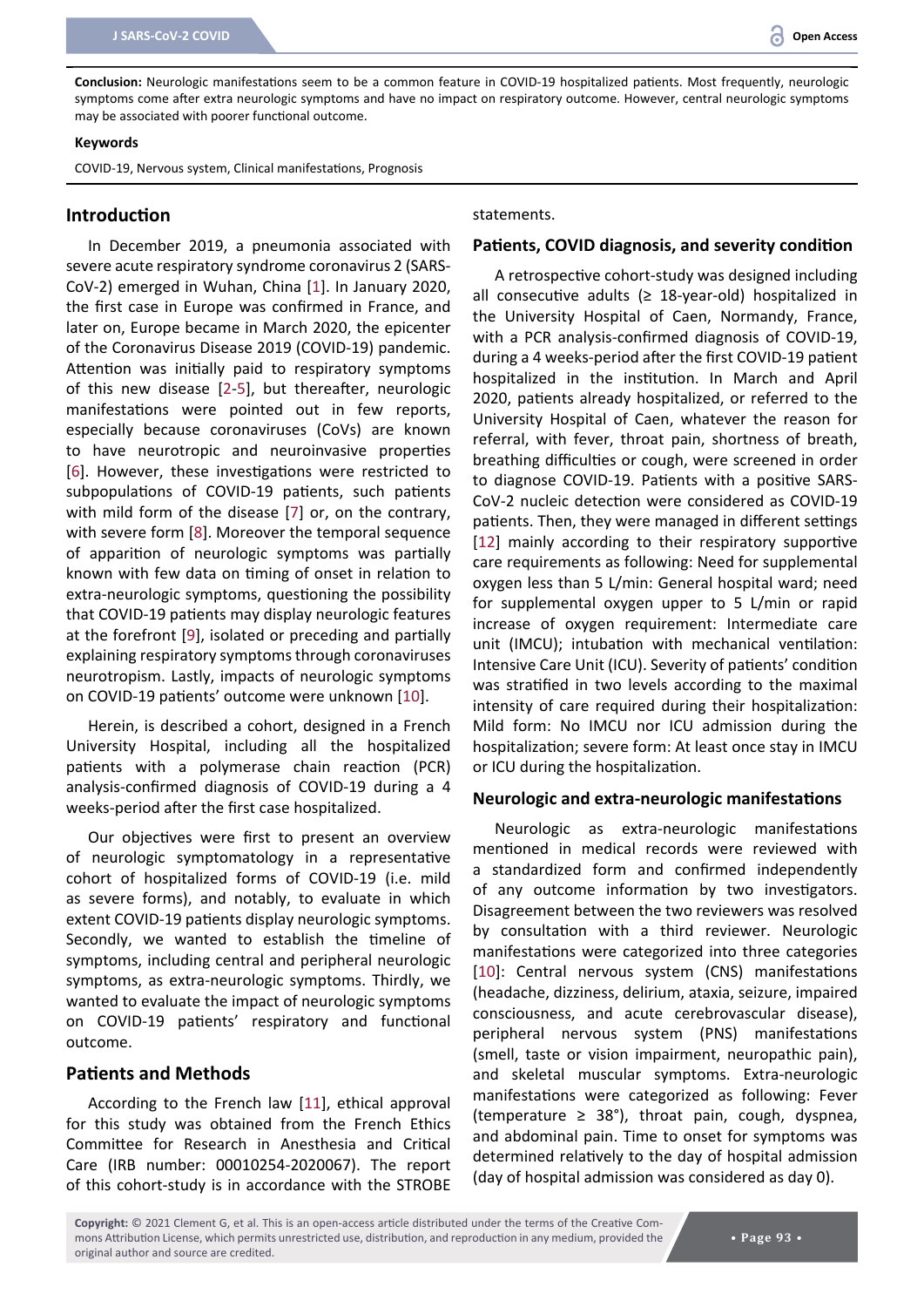#### **Neuroimaging**

Neuroimaging - computed tomography or magnetic resonance imaging (MRI, 1.5T) - was performed according to institutional guidelines, in case of neurologic manifestations. MRI when performed included systematically fluid attenuated inversion recovery, diffusion weighted and T2\* weighted sequences. All radiologic examinations were retrospectively reviewed by two trained neuro-radiologists independently of any outcome information.

#### **Electrophysiological assessment**

The electroencephalograms (EEGs) were recorded with 8 or 19 electrodes placed according the international 10-20 system and were retrospectively reviewed by a neurophysiologist expert, blinded to patient's outcome.

#### **Laboratory findings**

Laboratory analyses (biochemistry, hematology, microbiology, virology) were performed according clinical care needs and were retrospectively screened in order to highlight significant differences between patients with or without neurologic manifestations.

#### **Patient outcomes**

Respiratory outcome was evaluated at hospital discharge or day 28 after admission with a six-point ordinal scale assessing Acute Respiratory Disease Syndrome (ARDS) outcome [[13\]](#page-7-10): 1) Not hospitalized; 2) Hospitalized, not requiring supplemental oxygen; 3) Hospitalized, requiring supplemental oxygen; 4) Hospitalized, requiring nasal high-flow oxygen therapy, noninvasive mechanical ventilation, or both; 5) Hospitalized, requiring ECMO, invasive mechanical ventilation, or both; and 6) Death. Poor respiratory outcome was considered for respiratory scale score > 2. Functional outcome was evaluated at hospital discharge or day 28 after admission with the modified Rankin Scale (mRS): 0) No symptoms; 1) No significant disability; 2) Slight disability; 3) Moderate disability; 4) Moderately severe disability; 5) Severe disability; 6) Death. Poor functional outcome was considered for mRS score > 2.

#### **Statistics**

Categorical variables were reported as count and proportions, and continuous variables as median with minima and maxima. Statistical tests were performed for categorical (Fisher exact test or Chi [[2](#page-7-3)]) and continuous variables (Mann-Whitney or Student's t-test) when appropriate. Time to event for apparition of symptoms was reported with Kaplan-Meier curves along with log-rank test. All P values were 2-tailed, and a P value of < 0.05 was required to reject the null hypothesis. Statistical analysis was performed using R: A Language and Environment for Statistical Computing (R Core Team, R Foundation for Statistical Computing, Vienna, Austria) and specific packages.

# **Results**

#### **Participants**

In the four following weeks after the first COVID-19 patient admission in the University Hospital of Caen in March 2020, 101 patients were hospitalized with a polymerase chain reaction (PCR) analysis-confirmed diagnosis of COVID-19 and were included in the present cohort with full follow-up and analyzed data. Slightly

<span id="page-2-0"></span>

**Figure 1:** Flow diagram. In the first four following weeks after the first COVID-19 patient admission, 101 patients were admitted in the University Hospital of Caen for more than 48 hours. Fifty-height patients remained in general hospital ward while 15 required at least one admission in Intermediate Care Unit and 28 in Intensive Care Unit.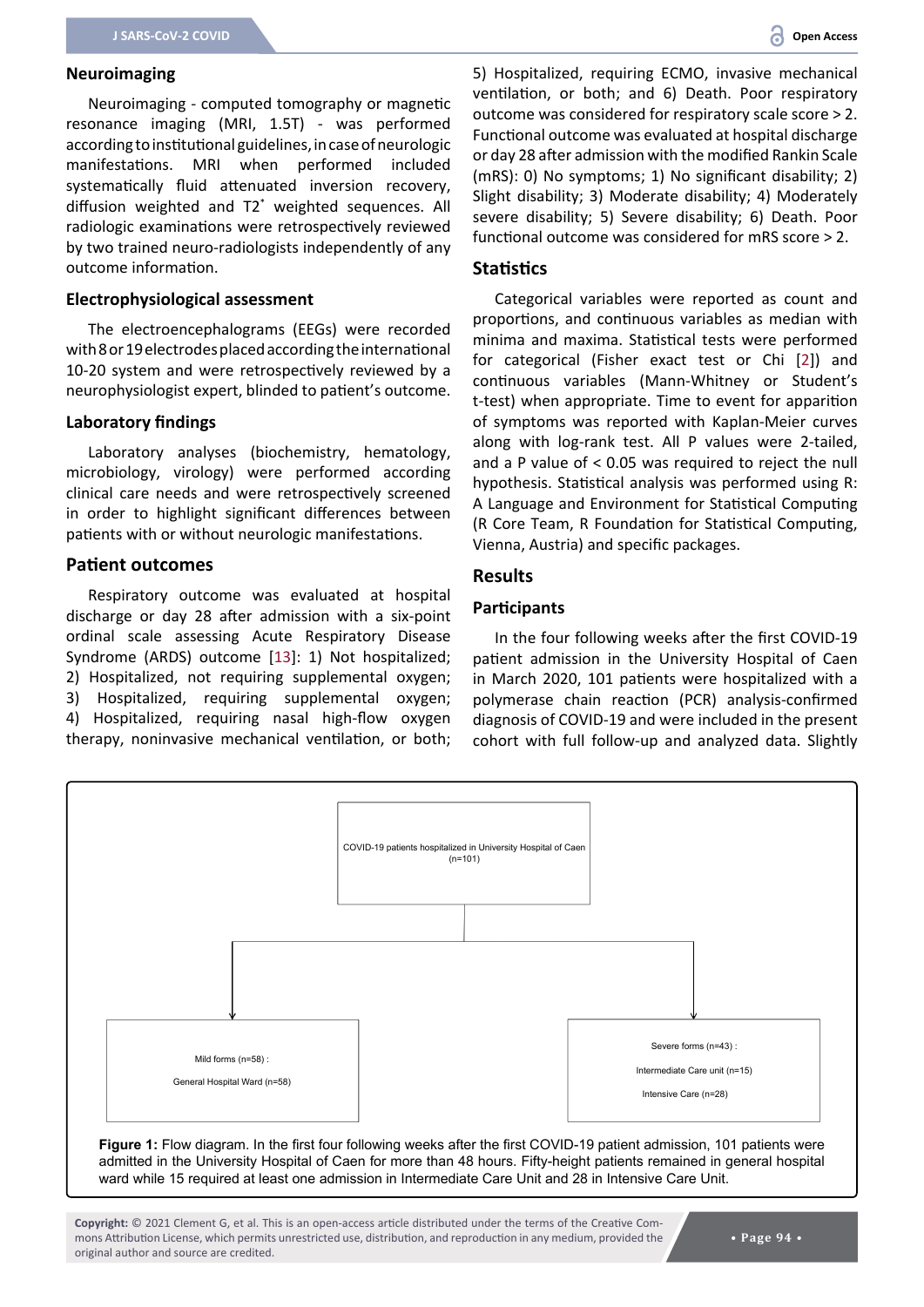more than half of the cohort (57%) remained in general hospital ward while around one fourth (27%) required admission in ICU [\(Figure 1](#page-2-0)).

# **Demographic and clinical characteristics**

Most of the patients were male with a median age of 67-years-old [\(Table 1](#page-3-0)). At the time of admission, the most reported pre-existing medical condition was hypertension (45%) and the most current treatment was anti-platelets (23%). Extra-neurological symptoms were present in 98 patients (97% of the cohort) with mainly in descending order: Dyspnea (81%), cough (80%), and fever (69%). Neurological symptoms were reported in 75 patients (74% of the cohort). CNS symptoms

in 58 patients were mainly delirium (29 patients), impaired consciousness (24 patients), and headache (17 patients). PNS symptoms reported in 40 patients were skeletal muscular symptoms (29 patients), taste (23 patients), and smell (14 patients) impairment. Univariate comparison of characteristics between severe and mild form showed than the proportion of male was significantly higher in the former than in the latter: 31 (72%) versus 30 (52%), p = 0.04.

#### **Onset of symptoms to hospital admission**

Extra-neurologic symptoms, with median first occurrence on day -4 [(-21) - 0] before hospitalization, preceded peripheral and central neurologic symptoms,

| ure in Domographic and olimoal original actoristics or OO viD-10 pationits with milla and sovere form or the diseas |                                            |             |                   |                     |         |  |  |
|---------------------------------------------------------------------------------------------------------------------|--------------------------------------------|-------------|-------------------|---------------------|---------|--|--|
| <b>Characteristics</b>                                                                                              |                                            | Total       | <b>Mild forms</b> | <b>Severe forms</b> | p-value |  |  |
|                                                                                                                     |                                            | $(N = 101)$ | $(N = 58)$        | $(N = 43)$          |         |  |  |
| <b>Demographics</b>                                                                                                 | Age (y.o.), median [min-max]               | 67 [24-92]  | 66 [24-92]        | 64 [28-89]          | 0.32    |  |  |
|                                                                                                                     | Male, n (%)                                | 61 (60%)    | 30 (52%)          | 31 (72%)            | 0.04    |  |  |
|                                                                                                                     | Body Mass Index, median [min-max]          | 27 [16-50]  | 26 [16-43]        | 27 (21-50)          | 0.32    |  |  |
| <b>Comorbidities</b>                                                                                                | Hypertension, n (%)                        | 45 (45%)    | 28 (48%)          | 17 (40%)            | 0.38    |  |  |
|                                                                                                                     | Diabetes, n (%)                            | 18 (18%)    | 11 (19%)          | 7(16%)              | 0.73    |  |  |
|                                                                                                                     | Tobacco use, n (%)                         | 4(4%)       | 2(3%)             | 2(5%)               | 0.76    |  |  |
|                                                                                                                     | Stroke, n (%)                              | 9(9%)       | 7 (12%)           | 2(5%)               | 0.19    |  |  |
|                                                                                                                     | Dementia, n (%)                            | 5(5%)       | 4(7%)             | $1(2\%)$            | 0.29    |  |  |
|                                                                                                                     | Reduced autonomy, n (%)                    | 9(9%)       | 9(16%)            | $0(0\%)$            | 0.01    |  |  |
| <b>Treatments</b>                                                                                                   | Antiplatelets, n (%)                       | 23 (23%)    | 17 (29%)          | 6(14%)              | 0.11    |  |  |
|                                                                                                                     | Anticoagulant, n (%)                       | 14 (14%)    | 8(14%)            | 6(14%)              | 1       |  |  |
|                                                                                                                     | Nonsteroidal Anti-inflammatory Drug, n (%) | $1(1\%)$    | $1(2\%)$          | $0(0\%)$            | 0.39    |  |  |
| Extra-<br>neurological symptoms                                                                                     | Any extra-neurological symptoms, n (%)     | 98 (97%)    | 55 (95%)          | 42 (98%)            | 0.39    |  |  |
|                                                                                                                     | Fever, $n$ (%)                             | 70 (69%)    | 39 (67%)          | 31 (72%)            | 0.82    |  |  |
|                                                                                                                     | Throat pain, n (%)                         | 2(2%)       | 2(3%)             | $0(0\%)$            | 0.22    |  |  |
|                                                                                                                     | Cough, n (%)                               | 81 (80%)    | 45 (78%)          | 36 (84%)            | 0.8     |  |  |
|                                                                                                                     | Dyspnea, n (%)                             | 82 (81%)    | 44 (76%)          | 38 (88%)            | 0.11    |  |  |
|                                                                                                                     | Abdominal pain, n (%)                      | 13 (13%)    | 10 (17%)          | 3(7%)               | 0.13    |  |  |
| <b>Neurological symptoms</b>                                                                                        | Any neurological symptoms, n (%)           | 75 (74%)    | 44 (76%)          | 31 (72%)            | 0.67    |  |  |
|                                                                                                                     | Central neurologic symptoms, n (%)         | 58 (57%)    | 35 (60%)          | 23 (53%)            | 0.49    |  |  |
|                                                                                                                     | Headache, n (%)                            | 17 (17%)    | 12 (21%)          | 5(12%)              | 0.23    |  |  |
|                                                                                                                     | Dizziness, n (%)                           | 3(3%)       | 3(5%)             | $0(0\%)$            | 0.13    |  |  |
|                                                                                                                     | Delirium, n (%)                            | 29 (29%)    | 15 (26%)          | 14 (33%)            | 0.46    |  |  |
|                                                                                                                     | Ataxia, n (%)                              | $1(1\%)$    | $1(2\%)$          | $0(0\%)$            | 0.39    |  |  |
|                                                                                                                     | Seizure, n (%)                             | 3(3%)       | 3(5%)             | $0(0\%)$            | 0.13    |  |  |
|                                                                                                                     | Impaired consciousness, n (%)              | 24 (24%)    | 17 (29%)          | 7 (16%)             | 0.13    |  |  |
|                                                                                                                     | Peripheral neurologic symptoms, n (%)      | 40 (40%)    | 20 (34%)          | 20 (47%)            | 0.22    |  |  |
|                                                                                                                     | Smell impairment, n (%)                    | 14 (14%)    | 6(10%)            | 8 (19%)             | 0.23    |  |  |
|                                                                                                                     | Taste impairment, n (%)                    | 23 (23%)    | 10 (17%)          | 13 (30%)            | 0.12    |  |  |
|                                                                                                                     | Skeletal muscular symptoms, n (%)          | 29 (29%)    | 16 (28%)          | 13 (30%)            | 0.77    |  |  |

<span id="page-3-0"></span>**Table 1:** Demographic and clinical characteristics of COVID-19 patients with mild and severe form of the disease.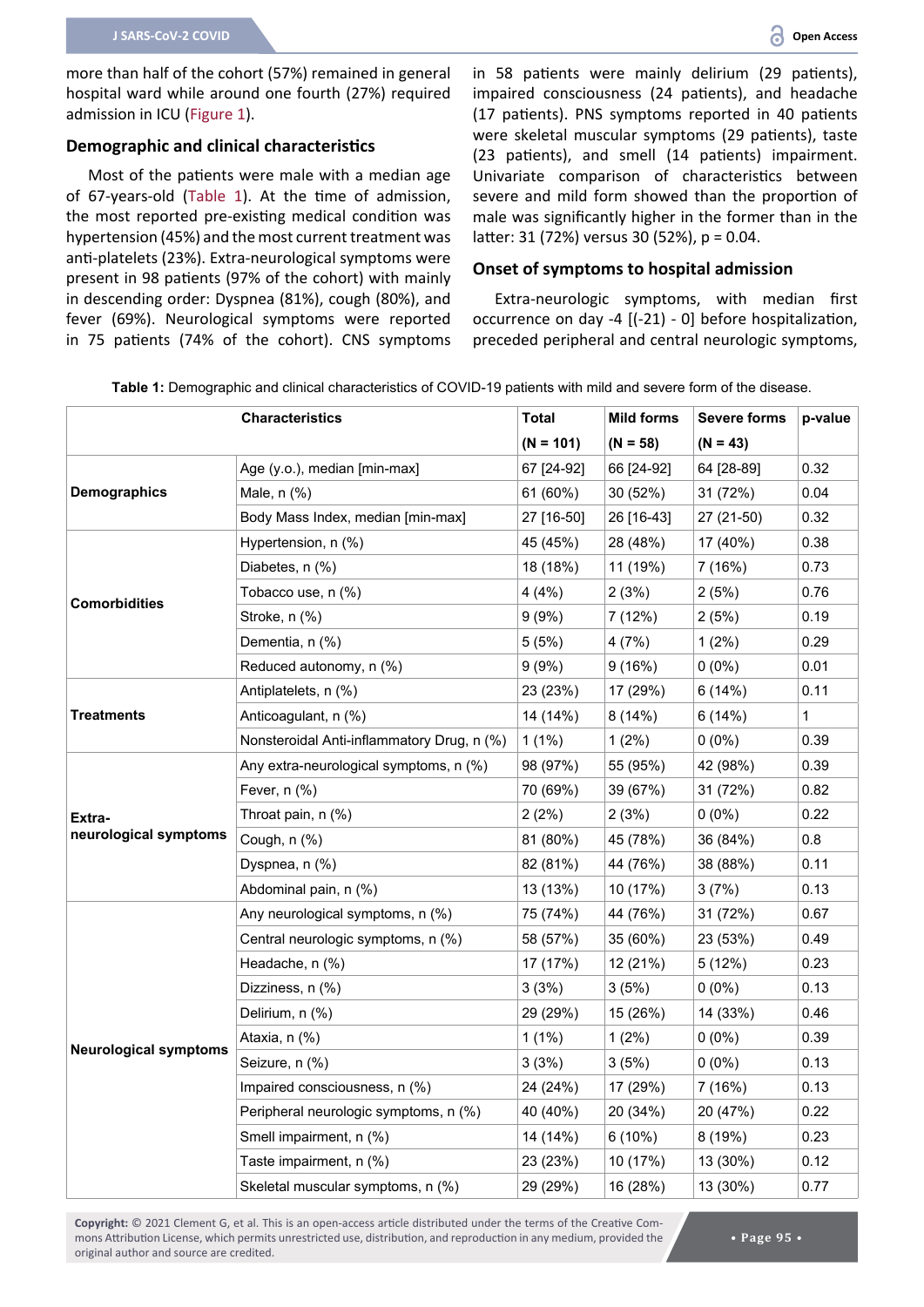<span id="page-4-0"></span>

with median for first occurrence on day 0 [(-30) -(+23)] (log-rank test: p < 0.001) ([Figure 2\)](#page-4-0). Median day of taste and/or smell impairment reporting was day -4  $[(-13) - (+1)]$ . Considering the 75 patients with neurologic symptoms, 8 (11%) displayed neurologic symptoms before extra-neurologic symptoms, 32 (43%) concurrently and 35 (47%) neurologic symptoms after extra-neurologic symptoms.

# **Paraclinical examinations: Neuroimaging, electrophysiological assessment and laboratory findings**

MRI was performed in 7 patients and did not reveal any acute finding. Three patients had electrophysiological studies: EEGs in each case. Two patients had reactive diffuse non specific non-epileptiform background slowing and one had frontal intermittent rhythmic delta activity pattern consistent with encephalopathy. Comparison of laboratory findings between patients with and without neurologic manifestations did not show any significant differences. Lumbar punctures were performed in two patients: SARS-CoV-2 ribonucleic acid could not be detected in cerebrospinal fluid samples.

#### **Patients outcome**

Outcomes until hospital discharge or day 28 after admission were available for all the patients. In hospital mortality was 10% (8% for mild versus 19% for severe forms, p = 0.01). Median ARDS outcome scale at day 28 or discharge was 1 [1-6] (1 [0-6] for mild versus 2 [1-6] for severe forms,  $p = 0.005$ ). Poor respiratory outcome (supplemental oxygen, nasal high-flow oxygen therapy, noninvasive or invasive mechanical ventilation or death) was observed for19% of the cohort (11% for mild versus  $30\%$  for severe forms,  $p = 0.01$ ). Median mRS at day 28 or discharge was 2 [0-6] (2 [0-6] for mild versus 4 [0-6] for severe forms,  $p = 0.005$ ). Poor functional outcome (moderate to severe disability or death) was described for 48% of the cohort (35% for mild versus 65% for severe forms,  $p = 0.002$ ).

#### **Neurologic manifestations and outcomes**

Mortality did not differ significantly between patients with or without neurologic manifestations (respectively 7% versus 19%,  $p = 0.19$  ([Figure 3\)](#page-5-0). Neurologic manifestations had no impact on median ARDS outcome scale at day 28 or discharge (1 [1-6] in case of neurologic manifestations versus 1 [0-6] in absence of neurologic manifestations,  $p = 0.41$ , nor on the proportion of patients with poor respiratory outcome (19% in case of neurologic manifestations versus 27% in absence of neurologic manifestations,  $p = 0.40$ ). Median mRS at day 28 or discharge did not differ in case of neurologic manifestations or without (respectively 49% versus 50%,  $p = 1.00$ ).

Central neurologic manifestations had no impact on mortality (respectively 9% versus y: 2 [0-6] versus 3 [0- 6],  $p = 0.60$  nor the proportion of patients with poor functional outcome (respectively: 12% for patients without CNS,  $p = 0.74$ ), on median ARDS outcome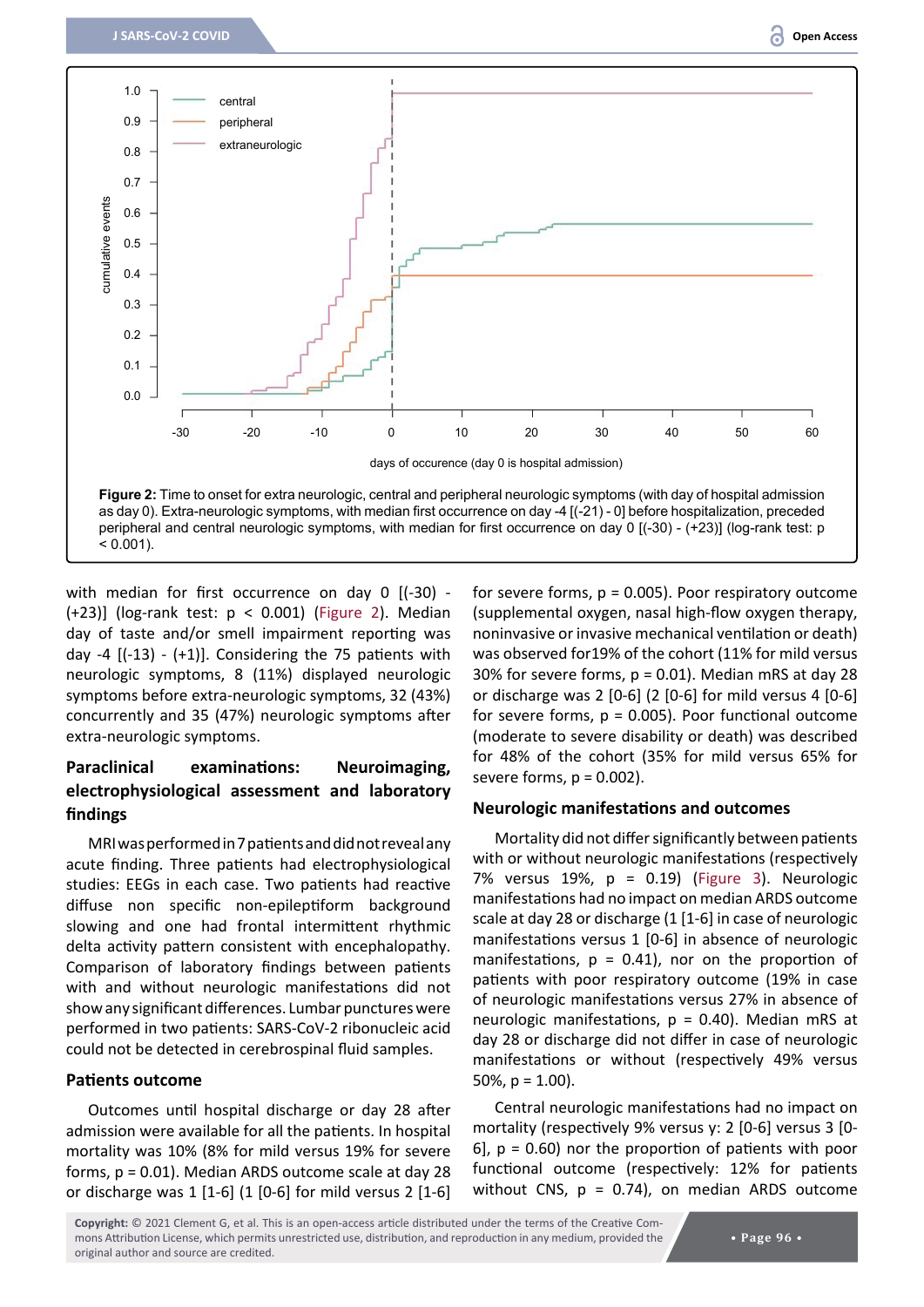<span id="page-5-0"></span>

#### **Figure 3:**

(A): Respiratory outcome at day 28 or discharge, assessed with the Acute Respiratory Disease Syndrome (ARDS) outcome scale (which range from  $1 =$  discharge, to  $6 =$  death), with poor respiratory outcome defined by respiratory scale score > 2. The numbers above the bars are the total numbers of patients in each subgroup, and the numbers in the bars are percentages of patients with each score of the scale.

Distribution of scores on ARDS outcome scale did not differ significantly in case of presence or absence of neurologic symptoms (p = 0.84) and proportion of poor respiratory outcomes did not differ between patients with and without neurologic symptoms (respectively 19% versus 27%, p = 0.40).

Distribution of scores on ARDS outcome scale did not differ significantly in case of presence or absence of central neurologic symptoms (p = 0.65) and proportion of poor respiratory outcomes did not differ between patients with and without neurologic symptoms (respectively 21% versus 21%, p = 1.00).

(B) Functional outcome at day 28 or discharge, assessed with the modified Rankin Scale (mRS) which range from 0-1 = no symptoms/no significant disability to  $6 =$  death. Poor functional outcome was defined by mRS  $>$  2. The numbers above the bars are the total numbers of patients in each subgroup, and the numbers in the bars are percentages of patients with each score of the scale.

Distribution of scores on mRS outcome scale differed significantly in case of presence or absence of neurologic symptoms  $(p = 0.03)$ , but proportion of poor functional outcomes did not differ between patients with and without neurologic symptoms (respectively 49% versus 50%,  $p = 1.00$ ).

Distribution of scores on mRS outcome scale differed significantly in case of presence or absence of central neurologic symptoms ( $p = 0.04$ ) and proportion of poor functional outcome was significantly higher in patients with central neurologic symptoms versus patients without central neurologic symptoms (respectively 59% versus  $37\%$ ,  $p = 0.04$ ).

scale at day 28 or discharge  $(1 [1-6]$  versus  $1 [0-6]$ ,  $p =$ 0.41) for patient without CNS), nor on the proportion of patients with poor respiratory outcome (21% versus 21% for patient without CNS,  $p = 1.00$ ). Median mRSat day 28 or discharge did not differ significantly with or without CNS (respectively 3 [0-6] versus 2 [0-6],  $p =$ 0.07). In contrast, CNS was associated with poorer functional outcome: 59% for patients with CNS versus 37% for patients without CNS ( $p = 0.04$ ).

Taste and/or smell impairment (compared with absence of reporting of these symptoms) had no significant impact on any outcomes: Nor in hospital mortality (respectively 0% versus 13%, p = 0.11), median ARDS outcome scale at day 28 or discharge (respectively

1  $[1-4]$  versus 1  $[1-6]$ ,  $p = 0.12$ ), proportion of patients with poor respiratory outcome (respectively 13% versus 23%, p = 0.39), median mRSat day 28 or discharge (respectively: 2  $[0-5]$  versus 3  $[0-6]$ ,  $p = 0.83$ ), or the proportion of patients with poor functional outcome (respectively: 46% versus 51%,  $p = 0.82$ ).

#### **Discussion**

In a representative cohort of the spectrum of COVID-19 hospitalized forms (i.e. mild as severe forms), a majority of patients (74%) displayed neurologic symptoms including central (57%) and peripheral (40%). The order of apparition of symptoms is more frequently: First extra-neurologic and then neurologic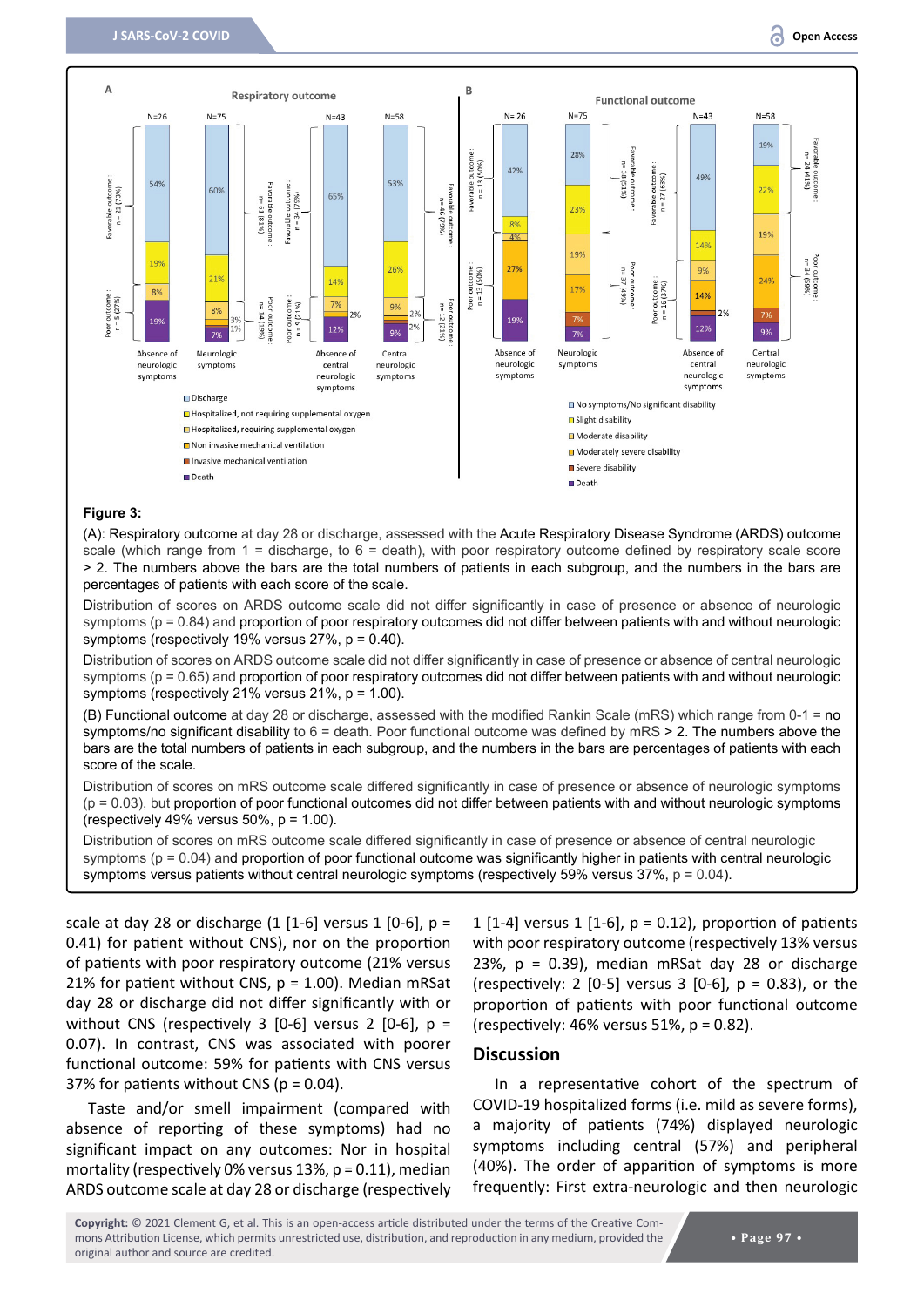symptoms. Neurologic symptoms, including taste and/ or smell impairment, have no impact on mortality nor respiratory or functional outcome. The only association with patient's outcome observed was with central neurologic symptoms associated with poorer functional outcome.

Our observational study has several limitations. First the size of our population is limited and data are issued from a monocentric registry. But our registry is exhaustive including all the COVID-19 patients hospitalized over a given period of time. Larger and multi centric retrospective cohorts have been described [[14](#page-7-14)] but, in contrast with our study, do not systematically report data relative to COVID-19 patients free of neurologic symptoms and, if based on a voluntary basis for patients recruitment, could be affected by a recruitment bias. Secondly, some symptoms reported here, like throat pain or headache for example, are subjective symptoms felt and expressed by patients in contrast with physical signs like dyspnea or impairment of consciousness that can be objectively reported by physicians. Thirdly, due to our retrospective design, our investigations were restricted only to data available on medical records and we were not able to use more accurate methods to define some symptoms. For example, anosmia or dysgeusia were not screened using a standardized questionnaire [[15](#page-7-18)] and creatine kinase was not systematically dosed for hospitalized COVID-19 patients in order to detect skeletal muscle injury. At last, the follow-up of the patients was restricted to a maximum of 28 days after hospital admission. This end-point is not relevant for evaluation of potential long-term consequences of COVID-19. Indeed for example, the question has been raised whether SARS-CoV-2 infection could favor installation of psychological manifestations [[16](#page-7-19)] and/or neurodegenerative diseases [[17](#page-7-20)].

Never the less, some information can be drawn from our cohort. Our report indicates a high frequency of neurologic manifestations (74%). This elevated incidence contrasts with the lower frequency (36.4%) reported in the first available cohort studying neurologic features of COVID-19 [[10](#page-7-1)]. This discrepancy could be related to the difference between population characteristics of these two studies. A more recent report identified age > 60 y.o. and previous neurological conditions as risk factors for critical neurologic events in COVID-19 patients [\[18](#page-7-21)]. Comparison of our cohort with Mao and collaborators' one, shows that our patients were older (mean+/- SD: 65.6+/-16.2 y.o. versus 52.7+/-15.5 y.o.), with more male (59% versus 40%) and with probably more neurologic disease in their medical history (9% in our cohort presented stroke before disease onset versus 7% patients in cohort of Mao, et al. who had previously

cerebrovascular or cardiac disease). More consistently with our observations, in a cohort of mean age of 66.4 ± 15 y.o. with 56.2% of males and 6.3% of patients with prior stroke, Romero-Sánchez, et al. reported 57.4% of the patients with neurologic symptoms [[19](#page-7-11)]. A further difference with previously reported observations [[10](#page-7-1)] is that neurologic symptoms did not differ significantly in our cohort between mild and severe forms of the disease.

Describing neurologic manifestations of COVID-19 is of interest since a possible entry of SARS-CoV-2 in central nervous system, notably via cribri form plate, was hypothesized, possibly explaining loss of involuntary control of breathing and then acute respiratory insufficiency in COVID-19 patients [[20](#page-7-12)[,21](#page-7-13)]. Our observations could not support this hypothesis since occurrence of neurologic symptoms does not seem to have any impact on respiratory outcome of COVID-19 patients. Moreover, respiratory symptoms most frequently precede neurologic symptoms (central as peripheral). This is consistent with other observations reporting neurologic manifestation as first symptom in only 20% of cases [[14](#page-7-14)]. However, we have to be cautious on this point since clinical manifestations of SARS-CoV-2 infection could not be correlated to dissemination of the virus in organism.

Of note, our absence of findings of SARS-CoV-2 ribonucleic acid in cerebrospinal fluid samples is coherent with the scarcity of such observations [[22,](#page-7-15)[23\]](#page-7-16). As a matter of fact, presence of the virus in the central nervous system may not be the only way that could explain neurologic manifestations associated with SARS-CoV-2 infection. The virus could also cause neurologic insult indirectly through SARS-CoV-2 infection-induced hypoxia [[24](#page-7-17)], cerebrovascular changes [[9](#page-7-8)], exposure to inflammatory mediators [[25](#page-8-0)], or even peripheral organ dysfunction. So far the exact mechanisms remain to be determined. Some singularities were reported in the neurologic manifestations of COVID-19 when compared with other virus diseases [\[26](#page-8-1),[27](#page-8-2)] but the scarcity and the heterogeneity of the paraclinical findings (imaging, electrophysiology, laboratory), herein and in other cohorts [[8](#page-7-7)], does not argue in favor of a single and specific mechanism. More recently, a neuropathology post-mortem case series reported non-specific neuro inflammatory lesions such astrogliosis in an ubiquitous pattern and activated microglia with infiltration by cytotoxic T lymphocytes more pronounced in the brainstem and in the cerebellum [\[28\]](#page-8-3). In this series of fatal cases, the detection of SARS-CoV-2 in CNS was frequent (in 21 out of 40 brain investigated with PCR or immune histochemical analyses) but interestingly, the presence of SARS-CoV-2 in the CNS was not associated with the severity of the neuropathological changes. This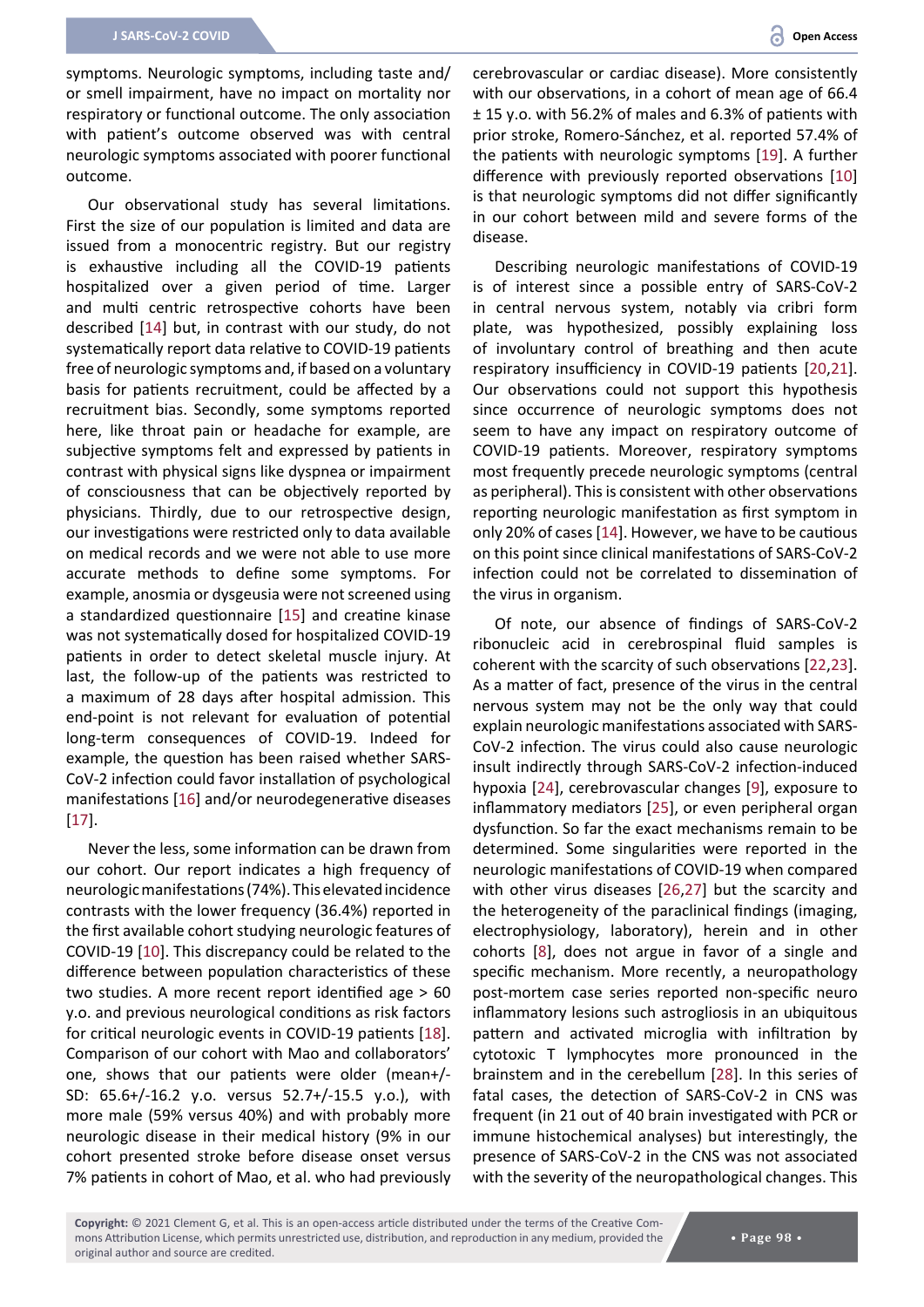observation might also support an indirect mechanism responsible for CNS lesions associated with SARS-CoV-2 infection.

Although the spectrum of neurologic symptoms is increasingly reported in the literature [[27\]](#page-8-2), the impact of such manifestations on COVID-19 patients' outcome, in a cohort including both severe as non-severe forms, remains unknown. Regarding previous data analyzing neurologic manifestations, it could be hypothesized that neurologic symptoms would be associated with worse outcome since such clinical signs seemed to be more frequent in COVID-19 severe forms [[10](#page-7-1)]. However, our results do not support this hypothesis since nor respiratory or functional outcomes were impacted by occurrence of neurologic manifestations. Only central neurologic symptoms appeared to be associated with worse functional outcome. This is consistent with clinical cases reporting poor outcome with central neurologic manifestations in COVID-19 patients [[22](#page-7-15)].

### **Conclusion**

Neurologic manifestations seem to be a common feature in COVID-19 hospitalized patients. Neurologic symptoms most frequently come after extra neurologic symptoms and are not associated with worse respiratory outcome. Only central neurologic manifestations could be taken into account in the estimation of the functional outcome of COVID-19 patients.

# **Data Availability Statement**

Data supporting the findings of this study are available upon reasonable request.

# **Declaration of Interest**

None.

#### **References**

- <span id="page-7-2"></span>1. [Zhu N, Zhang D, Wang W, et al. \(2020\) A novel coronavirus](https://pubmed.ncbi.nlm.nih.gov/31978945/)  [from patients with pneumonia in China, 2019. N Engl J Med](https://pubmed.ncbi.nlm.nih.gov/31978945/)  [382: 727-733.](https://pubmed.ncbi.nlm.nih.gov/31978945/)
- <span id="page-7-3"></span>2. [Huang C, Wang Y, Li X, et al. \(2020\) Clinical features of](https://pubmed.ncbi.nlm.nih.gov/31986264/)  [patients infected with 2019 novel coronavirus in Wuhan,](https://pubmed.ncbi.nlm.nih.gov/31986264/)  [China. Lancet 395: 497-506.](https://pubmed.ncbi.nlm.nih.gov/31986264/)
- 3. [Chen N, Zhou M, Dong X, et al. \(2020\) Epidemiological](https://pubmed.ncbi.nlm.nih.gov/32007143/)  [and clinical characteristics of 99 cases of 2019 novel](https://pubmed.ncbi.nlm.nih.gov/32007143/)  [coronavirus pneumonia in Wuhan, China: A descriptive](https://pubmed.ncbi.nlm.nih.gov/32007143/)  [study. Lancet 395: 507-513.](https://pubmed.ncbi.nlm.nih.gov/32007143/)
- 4. Kim R, Jerome KR, Nalla AK, et al. (2020) Covid-19 in Critically Ill Patients in the Seattle Region -Case Series.
- <span id="page-7-4"></span>5. [Wang D, Hu B, Hu C, et al. \(2020\) Clinical Characteristics](https://pubmed.ncbi.nlm.nih.gov/32031570/)  [of 138 Hospitalized Patients with 2019 Novel Coronavirus-](https://pubmed.ncbi.nlm.nih.gov/32031570/)[Infected Pneumonia in Wuhan, China. JAMA - J Am Med](https://pubmed.ncbi.nlm.nih.gov/32031570/)  [Assoc 323: 1061-1069.](https://pubmed.ncbi.nlm.nih.gov/32031570/)
- <span id="page-7-5"></span>6. [Alomari SO, Abou-Mrad Z, Bydon A \(2020\) COVID-19 and](https://www.ncbi.nlm.nih.gov/pmc/articles/PMC7402113/)  the central nervous system. Clin Neurol Neurosurg 198: [106116.](https://www.ncbi.nlm.nih.gov/pmc/articles/PMC7402113/)
- <span id="page-7-6"></span>7. [Spinato G, Fabbris C, Polesel J, et al. \(2020\) Alterations](https://jamanetwork.com/journals/jama/fullarticle/2765183)  [in Smell or Taste in Mildly Symptomatic Outpatients With](https://jamanetwork.com/journals/jama/fullarticle/2765183)  [SARS-CoV-2 Infection. JAMA 323: 2089-2090.](https://jamanetwork.com/journals/jama/fullarticle/2765183)
- <span id="page-7-7"></span>8. [Helms J, Kremer S, Merdji H, et al. \(2020\) Neurologic](https://pubmed.ncbi.nlm.nih.gov/32294339/)  [Features in Severe SARS-CoV-2 Infection. N Engl J Med](https://pubmed.ncbi.nlm.nih.gov/32294339/)  [382: 2268-2270.](https://pubmed.ncbi.nlm.nih.gov/32294339/)
- <span id="page-7-8"></span>9. [Oxley TJ, Mocco J, Majidi S, et al. \(2020\) Large-Vessel](https://pubmed.ncbi.nlm.nih.gov/32343504/)  [Stroke as a Presenting Feature of Covid-19 in the Young.](https://pubmed.ncbi.nlm.nih.gov/32343504/)  [N Engl J Med 382: e60.](https://pubmed.ncbi.nlm.nih.gov/32343504/)
- <span id="page-7-1"></span>10. [Mao L, Jin H, Wang M, et al. \(2020\) Neurologic](https://pubmed.ncbi.nlm.nih.gov/32275288/)  [Manifestations of Hospitalized Patients with Coronavirus](https://pubmed.ncbi.nlm.nih.gov/32275288/)  [Disease 2019 in Wuhan, China. JAMA Neurol 77: 683-690.](https://pubmed.ncbi.nlm.nih.gov/32275288/)
- <span id="page-7-9"></span>11. [Toulouse E, Lafont B, Granier S, et al. \(2020\) French](https://pubmed.ncbi.nlm.nih.gov/33130015/)  [legal approach to patient consent in clinical research.](https://pubmed.ncbi.nlm.nih.gov/33130015/)  [Anaesthesia, Crit Care Pain Med 39: 883-885.](https://pubmed.ncbi.nlm.nih.gov/33130015/)
- <span id="page-7-0"></span>12. [Haupt MT, Bekes CE, Brilli RJ, et al. \(2003\) Guidelines on](https://pubmed.ncbi.nlm.nih.gov/14605541/)  [critical care services and personnel: Recommendations](https://pubmed.ncbi.nlm.nih.gov/14605541/)  [based on a system of categorization of three levels of care.](https://pubmed.ncbi.nlm.nih.gov/14605541/)  [Crit Care Med 31: 2677-2683.](https://pubmed.ncbi.nlm.nih.gov/14605541/)
- <span id="page-7-10"></span>13. [Cao B, Wang Y, Wen D, et al. \(2020\) A Trial of Lopinavir–](https://pubmed.ncbi.nlm.nih.gov/32187464/) [Ritonavir in Adults Hospitalized with Severe Covid-19. N](https://pubmed.ncbi.nlm.nih.gov/32187464/)  [Engl J Med 382: 1787-1799.](https://pubmed.ncbi.nlm.nih.gov/32187464/)
- <span id="page-7-14"></span>14. [Meppiel E, Peiffer-Smadja N, Maury A, et al. \(2021\)](https://www.sciencedirect.com/science/article/pii/S1198743X20306984)  [Neurologic manifestations associated with COVID-19: A](https://www.sciencedirect.com/science/article/pii/S1198743X20306984)  [multicentre registry. Clin Microbiol Infect 27: 458-466.](https://www.sciencedirect.com/science/article/pii/S1198743X20306984)
- <span id="page-7-18"></span>15. [Hopkins C, Gillett S, Slack R, et al. \(2009\) Psychometric](https://pubmed.ncbi.nlm.nih.gov/19793277/)  [validity of the 22-item Sinonasal Outcome Test. Clin](https://pubmed.ncbi.nlm.nih.gov/19793277/)  [Otolaryngol 34: 447-454.](https://pubmed.ncbi.nlm.nih.gov/19793277/)
- <span id="page-7-19"></span>16. [Lee AM, Wong JGWS, McAlonan GM, et al. \(2007\) Stress](https://pubmed.ncbi.nlm.nih.gov/17500304/)  [and psychological distress among SARS survivors 1 year](https://pubmed.ncbi.nlm.nih.gov/17500304/)  [after the outbreak. Can J 52: 233-240.](https://pubmed.ncbi.nlm.nih.gov/17500304/)
- <span id="page-7-20"></span>17. [Heneka MT, Golenbock D, Latz E, et al. \(2020\) Immediate](https://alzres.biomedcentral.com/articles/10.1186/s13195-020-00640-3)  [and long-term consequences of COVID-19 infections for](https://alzres.biomedcentral.com/articles/10.1186/s13195-020-00640-3)  [the development of neurological disease. Alzheimers Res](https://alzres.biomedcentral.com/articles/10.1186/s13195-020-00640-3)  [Ther 12: 69.](https://alzres.biomedcentral.com/articles/10.1186/s13195-020-00640-3)
- <span id="page-7-21"></span>18. [Xiong W, Mu J, Guo J, et al. \(2020\) New onset neurologic](https://pubmed.ncbi.nlm.nih.gov/32554771/)  [events in people with COVID-19 infection in three regions](https://pubmed.ncbi.nlm.nih.gov/32554771/)  [in China. Neurology 95: e1479-e1487.](https://pubmed.ncbi.nlm.nih.gov/32554771/)
- <span id="page-7-11"></span>19. [Romero-Sánchez CM, Díaz-Maroto I, Fernández-Díaz E, et](https://pubmed.ncbi.nlm.nih.gov/32482845/)  [al. \(2020\) Neurologic manifestations in hospitalized patients](https://pubmed.ncbi.nlm.nih.gov/32482845/)  [with COVID-19: The ALBACOVID registry. Neurology 95:](https://pubmed.ncbi.nlm.nih.gov/32482845/)  [e1060-e1070.](https://pubmed.ncbi.nlm.nih.gov/32482845/)
- <span id="page-7-12"></span>20. [Netland J, Meyerholz DK, Moore S, et al. \(2008\) Severe](https://pubmed.ncbi.nlm.nih.gov/18495771/)  [acute respiratory syndrome coronavirus infection causes](https://pubmed.ncbi.nlm.nih.gov/18495771/)  [neuronal death in the absence of encephalitis in mice](https://pubmed.ncbi.nlm.nih.gov/18495771/)  [transgenic for human ACE2. J Virol 82: 7264-7275.](https://pubmed.ncbi.nlm.nih.gov/18495771/)
- <span id="page-7-13"></span>21. [Li YC, Bai WZ, Hashikawa T, et al. \(2020\) The neuroinvasive](https://pubmed.ncbi.nlm.nih.gov/32104915/)  [potential of SARS-CoV2 may play a role in the respiratory](https://pubmed.ncbi.nlm.nih.gov/32104915/)  [failure of COVID-19 patients. J Med Virol 92: 552-555.](https://pubmed.ncbi.nlm.nih.gov/32104915/)
- <span id="page-7-15"></span>22. [Moriguchi T, Harii N, Goto J, et al. \(2020\) A first case](https://pubmed.ncbi.nlm.nih.gov/32251791/)  [of meningitis/encephalitis associated with SARS-](https://pubmed.ncbi.nlm.nih.gov/32251791/)[Coronavirus-2. Int J Infect Dis 94: 55-58.](https://pubmed.ncbi.nlm.nih.gov/32251791/)
- <span id="page-7-16"></span>23. [Destras G, Bal A, Escuret V, et al. \(2020\) Systematic](https://www.ncbi.nlm.nih.gov/pmc/articles/PMC7289579/)  [SARS-CoV-2 screening in cerebrospinal fluid during the](https://www.ncbi.nlm.nih.gov/pmc/articles/PMC7289579/)  [COVID-19 pandemic. The Lancet Microbe 1: e149.](https://www.ncbi.nlm.nih.gov/pmc/articles/PMC7289579/)
- <span id="page-7-17"></span>24. [Soltani Zangbar H, Gorji A, Ghadiri T \(2021\) A Review on](https://link.springer.com/article/10.1007/s12035-020-02149-0)  [the Neurological Manifestations of COVID-19 Infection: a](https://link.springer.com/article/10.1007/s12035-020-02149-0)  [Mechanistic View. Mol Neurobiol 58: 536-549.](https://link.springer.com/article/10.1007/s12035-020-02149-0)